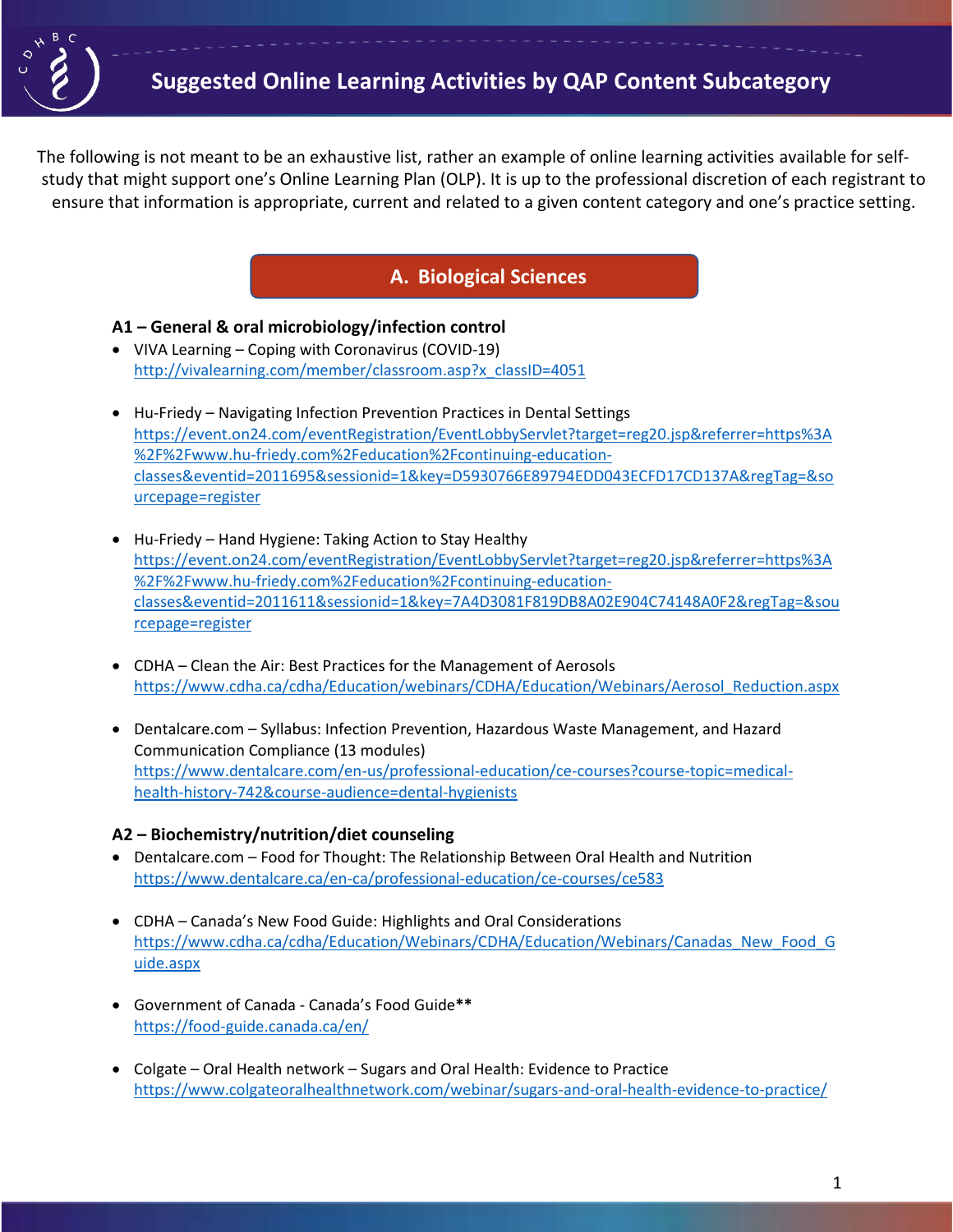

## **B. Social Sciences**

### **B1 – Psychology/sociology**

• Provincial Health Services Authority – Trans Care BC – Exploring Gender Diversity: for health and human services\* <https://learninghub.phsa.ca/Courses/22474/>

(Note: that a version of this e-learning course is also available free of charge for health authority employees at[: https://learninghub.phsa.ca/Courses/8141/exploring-gender-diversity\)](https://learninghub.phsa.ca/Courses/8141/exploring-gender-diversity)

- San'yas BC Indigenous Cultural Safety Training Core ICS Health\* <http://www.sanyas.ca/training/british-columbia/core-ics-health> (Note: fee not required for health authority and Ministry of Health employees)
- Alberta Health Services Trauma-Informed Care: E Learning Modules <https://www.albertahealthservices.ca/info/Page15526.aspx>

### **B2 – Communication principales/behaviour management strategies**

- Colgate Oral Health Network Strategies for Engagement Through Motivational Interviewing and Group Facilitation [https://www.colgateoralhealthnetwork.com/webinar/strategies-for-engagement-through](https://www.colgateoralhealthnetwork.com/webinar/strategies-for-engagement-through-motivational-interviewing-and-group-facilitation-2/)[motivational-interviewing-and-group-facilitation-2/](https://www.colgateoralhealthnetwork.com/webinar/strategies-for-engagement-through-motivational-interviewing-and-group-facilitation-2/)
- Colgate Oral Health Network Increasing Patient Engagement: Efficacy of Educational Interventions [https://www.colgateoralhealthnetwork.com/webinar/increasing-patient-engagement-efficacy-of](https://www.colgateoralhealthnetwork.com/webinar/increasing-patient-engagement-efficacy-of-educational-interventions/)[educational-interventions/](https://www.colgateoralhealthnetwork.com/webinar/increasing-patient-engagement-efficacy-of-educational-interventions/)

# **C. Dental Sciences**

#### **C1 – Head, neck, oral and dental anatomy**

• Dentalcare.com – An Overview of Dental Anatomy <https://www.dentalcare.ca/en-ca/professional-education/ce-courses/ce500>

### **C2 – General & oral embryology, histology**

- Biomedical Sciences Development of Teeth January 2018**\*\*** [https://www.researchgate.net/publication/323033829\\_Development\\_of\\_Teeth](https://www.researchgate.net/publication/323033829_Development_of_Teeth)
- Dentalcare.com Anatomy & Histology of the Gingival Unit and Basic Oral Hygiene <https://www.dentalcare.com/en-us/professional-education/ce-courses/ce592>

### **C3 – Radiography knowledge, interpretation**

• CDHA – Radiation Safety for Dental Hygienists (4 modules)**\***  [https://www.cdha.ca/cdha/Education/Online\\_Courses/Radiation\\_Safety\\_for\\_Dental\\_Hygienists/CDH](https://www.cdha.ca/cdha/Education/Online_Courses/Radiation_Safety_for_Dental_Hygienists/CDHA/Education/Courses/Radiation_Safety_Course_for_Dental_Hygienists.aspx#tabs-2) A/Education/Courses/Radiation Safety Course for Dental Hygienists.aspx#tabs-2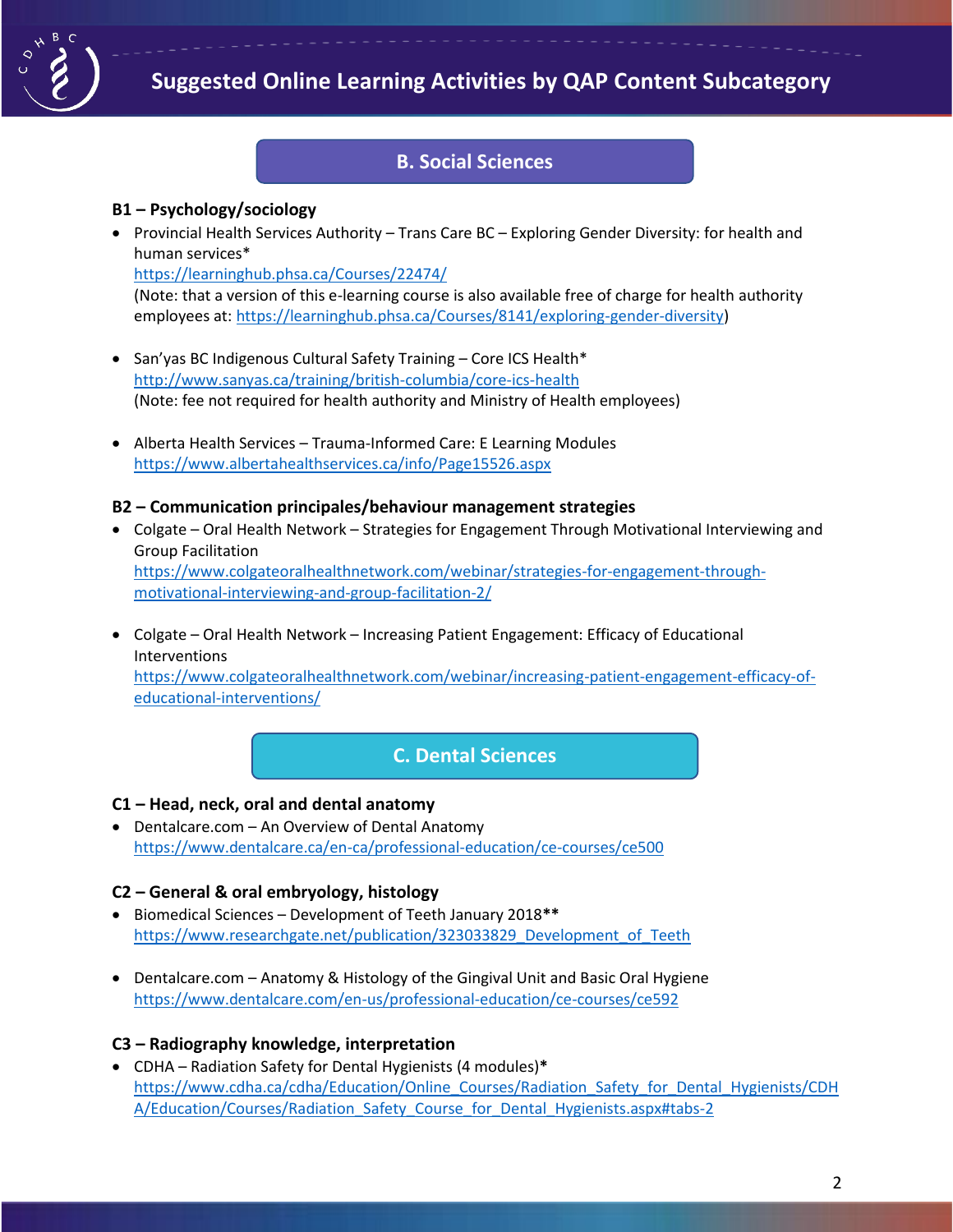

- DH Solutions Inc. Let's focus on image! Radiography for the Dental hygienist**\*** <https://dhsolutionsinc.com/index.php/webinars/products-available/radiography-rdh>
- Dentalcare.com Syllabus: Dental Radiography (12 modules) [https://www.dentalcare.com/en-us/professional-education/ce-courses?course-topic=medical](https://www.dentalcare.com/en-us/professional-education/ce-courses?course-topic=medical-health-history-742&course-audience=dental-hygienists)[health-history-742&course-audience=dental-hygienists](https://www.dentalcare.com/en-us/professional-education/ce-courses?course-topic=medical-health-history-742&course-audience=dental-hygienists)

## **C4 – General & oral pathology**

- Dentalcare.com A Guide to Clinical Differential Diagnosis of Oral Mucosal Lesions <https://www.dentalcare.ca/en-ca/professional-education/ce-courses/ce110>
- DH Solutions Inc. Exploring the Oral Cavity: An Oral Pathology Course for Dental Hygienists by a Dental Hygienist**\*** [https://dhsolutionsinc.com/index.php/webinars/products-available/oral-pathology-for-the-dental](https://dhsolutionsinc.com/index.php/webinars/products-available/oral-pathology-for-the-dental-hygienist)[hygienist](https://dhsolutionsinc.com/index.php/webinars/products-available/oral-pathology-for-the-dental-hygienist)
- Colgate Oral health Network Diagnosis and Management of Oral Lesions. <https://www.colgateoralhealthnetwork.com/webinar/diagnosis-and-management-of-oral-lesions/>

### **C5 – Dental Materials**

- Darby and Walsh Dental Hygiene Theory and Practice  $5<sup>th</sup>$  Edition Chapter 35: Pit and Fissure Sealants. Chapter 38: Impressions for Study Casts and Mouth Guards. Chapter 39: Restorative Therapy. Chapter 41: Fixed and Removable Dental Prostheses**\*\***
- Wiley Online Library Dental Traumatology Effect of mouthguard design on retention and potential issues arising with usability in sport**\*\*** <https://onlinelibrary.wiley.com/doi/full/10.1111/edt.12446>

# **D. Dental Hygiene Clinical Practice**

- **D1 – Health assessment/pharmacology (prescribed and non-prescribed)**
- Dentalcare.com Cardiovascular Drugs Our Patients Take <https://www.dentalcare.com/en-us/professional-education/ce-courses/ce581>
- Darby and Walsh Dental Hygiene Theory and Practice  $5<sup>th</sup>$  Edition Chapter 13: Personal, Dental, and Health Histories. Chapter 14: Vital Signs. Chapter 15: Pharmacological Histories.**\*\***
- Dentalcare.com General Principles of Pharmacology <https://www.dentalcare.com/en-us/professional-education/ce-courses/ce580>

### **D2 – Periodontology (including assessment, diagnosis)**

• CDHA – Exploring the NEW AAP Periodontal Disease Classification Part 1: Introduction [https://www.cdha.ca/cdha/Education/webinars/CDHA/Education/Webinars/AAP\\_Perio\\_Webinar\\_Pa](https://www.cdha.ca/cdha/Education/webinars/CDHA/Education/Webinars/AAP_Perio_Webinar_Part1.aspx) [rt1.aspx](https://www.cdha.ca/cdha/Education/webinars/CDHA/Education/Webinars/AAP_Perio_Webinar_Part1.aspx)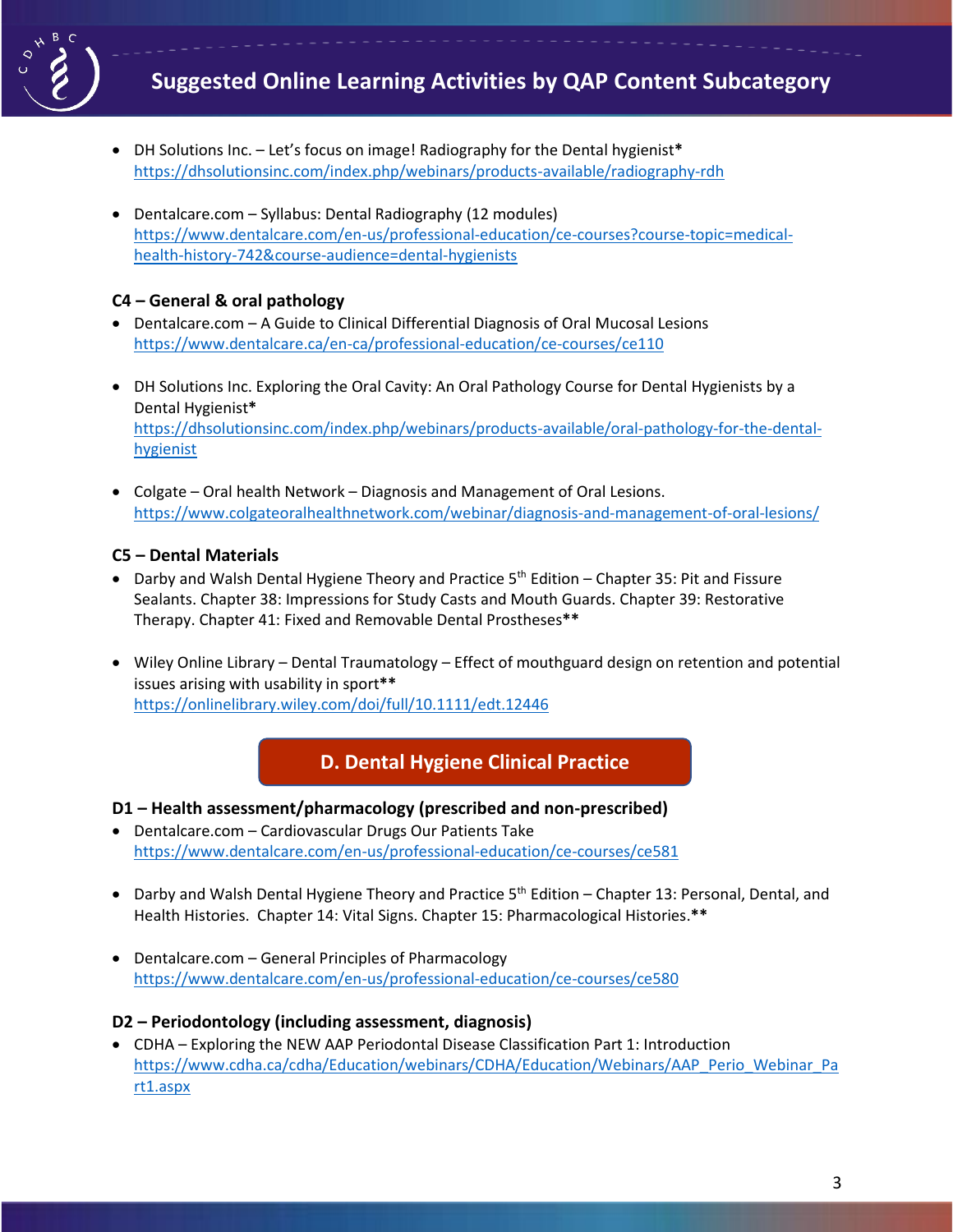

- CDHA Exploring the NEW AAP Periodontal Disease Classification Part 2: Staging & Grading [https://www.cdha.ca/cdha/Education/webinars/CDHA/Education/Webinars/AAP\\_Perio\\_Webinar\\_Pa](https://www.cdha.ca/cdha/Education/webinars/CDHA/Education/Webinars/AAP_Perio_Webinar_Part2.aspx) [rt2.aspx](https://www.cdha.ca/cdha/Education/webinars/CDHA/Education/Webinars/AAP_Perio_Webinar_Part2.aspx)
- **D3 – Non-surgical dental hygiene therapy including instrumentation (hand and powered) and ergonomics**
- VIVA Learning Global Dental Health Trends that Change the Way You Deliver Patient Care [https://www.vivalearning.com/member/classroom.asp?x\\_source=DENTREK&x\\_classID=3924](https://www.vivalearning.com/member/classroom.asp?x_source=DENTREK&x_classID=3924)
- VIVA Learning Elevating Your Instrumentation Skills: the Dental Hygienist Unplugged [https://www.vivalearning.com/member/classroom.asp?x\\_source=DENTREK&x\\_classID=3785](https://www.vivalearning.com/member/classroom.asp?x_source=DENTREK&x_classID=3785)
- Hu Friedy Don't Get Burned Keys to Avoid and Remove Burnished Calculus [https://event.on24.com/eventRegistration/EventLobbyServlet?target=reg20.jsp&referrer=https%3A](https://event.on24.com/eventRegistration/EventLobbyServlet?target=reg20.jsp&referrer=https%3A%2F%2Fwww.hu-friedy.com%2Feducation%2Fcontinuing-education-classes&eventid=1986085&sessionid=1&key=A56AEB5DC05BEA4DA3E58A3A6CB46354®Tag=&sourcepage=register) [%2F%2Fwww.hu-friedy.com%2Feducation%2Fcontinuing-education](https://event.on24.com/eventRegistration/EventLobbyServlet?target=reg20.jsp&referrer=https%3A%2F%2Fwww.hu-friedy.com%2Feducation%2Fcontinuing-education-classes&eventid=1986085&sessionid=1&key=A56AEB5DC05BEA4DA3E58A3A6CB46354®Tag=&sourcepage=register)[classes&eventid=1986085&sessionid=1&key=A56AEB5DC05BEA4DA3E58A3A6CB46354&regTag=&so](https://event.on24.com/eventRegistration/EventLobbyServlet?target=reg20.jsp&referrer=https%3A%2F%2Fwww.hu-friedy.com%2Feducation%2Fcontinuing-education-classes&eventid=1986085&sessionid=1&key=A56AEB5DC05BEA4DA3E58A3A6CB46354®Tag=&sourcepage=register) [urcepage=register](https://event.on24.com/eventRegistration/EventLobbyServlet?target=reg20.jsp&referrer=https%3A%2F%2Fwww.hu-friedy.com%2Feducation%2Fcontinuing-education-classes&eventid=1986085&sessionid=1&key=A56AEB5DC05BEA4DA3E58A3A6CB46354®Tag=&sourcepage=register)
- Darby and Walsh Dental Hygiene Theory and Practice 5<sup>th</sup> Edition Chapter 28: Hand-Activated Instrumentation. Chapter 29: Ultrasonic Instrumentation. Chapter 12. Ergonomics and Work-Related Musculoskeletal Disorders.**\*\***

## **D4 – Care of special needs population**

- CDHA Lifelong Smiles for Individuals with Intellectual Disabilities: A Resource for Oral Health Professionals [https://www.cdha.ca/cdha/Education/Online\\_Courses/Lifelong\\_Smiles\\_for\\_Individuals\\_with\\_Intellec](https://www.cdha.ca/cdha/Education/Online_Courses/Lifelong_Smiles_for_Individuals_with_Intellectual_Disabilities/CDHA/Education/Courses/Lifelong_Smiles_for_Individuals_with_Intellectual_Disabilities.aspx?hkey=52f74764-50c8-491f-8bf8-8c5313dd3a08) tual Disabilities/CDHA/Education/Courses/Lifelong Smiles for Individuals with Intellectual Disabili [ties.aspx?hkey=52f74764-50c8-491f-8bf8-8c5313dd3a08](https://www.cdha.ca/cdha/Education/Online_Courses/Lifelong_Smiles_for_Individuals_with_Intellectual_Disabilities/CDHA/Education/Courses/Lifelong_Smiles_for_Individuals_with_Intellectual_Disabilities.aspx?hkey=52f74764-50c8-491f-8bf8-8c5313dd3a08)
- Colgate Oral Health Network Diabetes and Oral Disease <https://www.colgateoralhealthnetwork.com/webinar/diabetes-and-oral-disease/>
- VIVA Learning The Big C: Coronary Heart Disease [https://www.vivalearning.com/member/classroom.asp?x\\_source=DENTREK&x\\_classID=3010](https://www.vivalearning.com/member/classroom.asp?x_source=DENTREK&x_classID=3010)

### **D5 – Pain management & control**

- VIVA Learning Local Anaesthetics An Update for the Dental Hygienist [https://www.vivalearning.com/member/classroom.asp?x\\_source=DENTREK&x\\_classID=1708](https://www.vivalearning.com/member/classroom.asp?x_source=DENTREK&x_classID=1708)
- Dentalcare.com Pharmacology of Local Anesthetics: Clinical Implications. <https://www.dentalcare.com/en-us/professional-education/ce-courses/ce449>
- Colgate Oral Health Network I Haven't Got Time for this Pain! <https://www.colgateoralhealthnetwork.com/webinar/i-havent-got-time-for-this-pain/>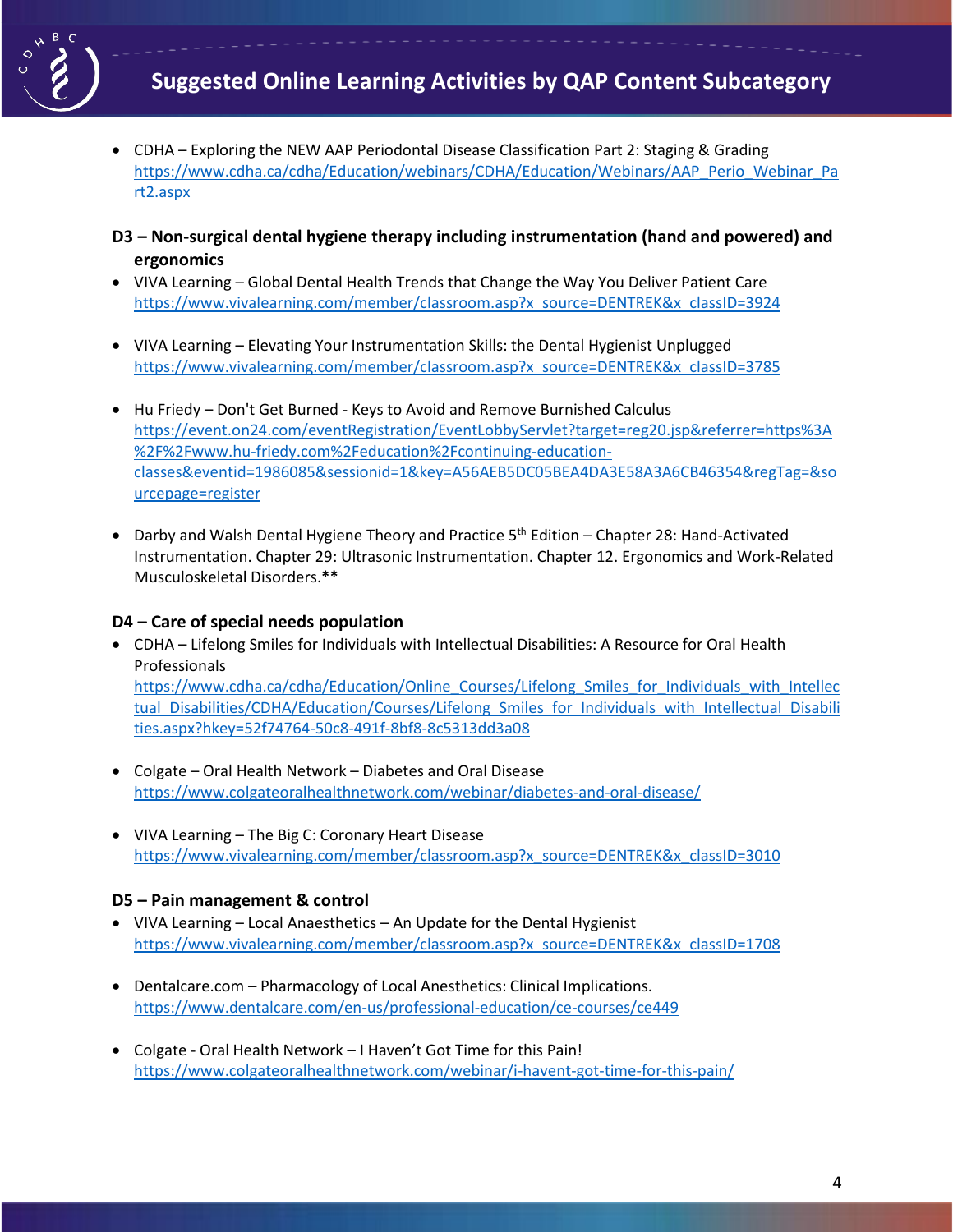

### **D6 – Primary prevention strategies including oral self-care**

- Dentalcare.com Current Concepts in Preventative Dentistry <https://www.dentalcare.ca/en-ca/professional-education/ce-courses/ce334>
- VIVA Learning Implementing Fluoride Varnish in Your Office [https://www.vivalearning.com/member/classroom.asp?x\\_source=DENTREK&x\\_classID=3862](https://www.vivalearning.com/member/classroom.asp?x_source=DENTREK&x_classID=3862)

### **D7 – Emergency prevention & interventions**

- Dentalcare.com Managing Adult Medical Emergencies in the Dental Office <https://www.dentalcare.com/en-us/professional-education/ce-courses/ce516>
- Colgate Oral Health Network Update on Medical Emergencies <https://www.colgateoralhealthnetwork.com/webinar/update-on-medical-emergencies-2018/>
- Dimensions of Dental Hygiene Preparing for Medical Emergencies\* <https://dimensionsofdentalhygiene.com/article/preparing-medical-emergencies/>

# **E. Community**

#### **E1 – Public health practice, including programming & client advocacy**

- CDHA Advocacy Resources**\*\*** [https://www.cdha.ca/cdha/The\\_Profession\\_folder/Policy\\_\\_Advocacy\\_folder/Advocacy\\_Toolkit/CDH](https://www.cdha.ca/cdha/The_Profession_folder/Policy__Advocacy_folder/Advocacy_Toolkit/CDHA/The_Profession/Policy_Advocacy/Advocacy_Toolkit.aspx) [A/The\\_Profession/Policy\\_Advocacy/Advocacy\\_Toolkit.aspx](https://www.cdha.ca/cdha/The_Profession_folder/Policy__Advocacy_folder/Advocacy_Toolkit/CDHA/The_Profession/Policy_Advocacy/Advocacy_Toolkit.aspx)
- BC Center for Disease Control bc211 Training **\*\*** <http://www.bccdc.ca/health-professionals/education-development/bc211-training#EHOs--&--bc211> an[d http://www.bc211.ca](http://www.bc211.ca/)

#### **E2 – Health promotion and wellness strategies**

- Dentalcare.com Marijuana Use and Oral Health <https://www.dentalcare.ca/en-ca/professional-education/ce-courses/ce460>
- CDHA Up in Smoke! The Vaping Trend [https://www.cdha.ca/cdha/Education/webinars/CDHA/Education/Webinars/The\\_Vaping\\_Trend.aspx](https://www.cdha.ca/cdha/Education/webinars/CDHA/Education/Webinars/The_Vaping_Trend.aspx)

### **E3 – Research/epidemiology/statistics**

- Dentalcare.com Evidence-based Decision Making: Introduction and Formulating Good Clinical Questions <https://www.dentalcare.com/en-us/professional-education/ce-courses/ce311>
- CDHA Canadian Journal of Dental Hygiene September-October 2004 Do No Harm Are You? Is Your Dental Hygiene Practice Evidence-Based? Part 1 **\*\*** https://www.cdha.ca/pdfs/Profession/Publications/Journal September 2004.pdf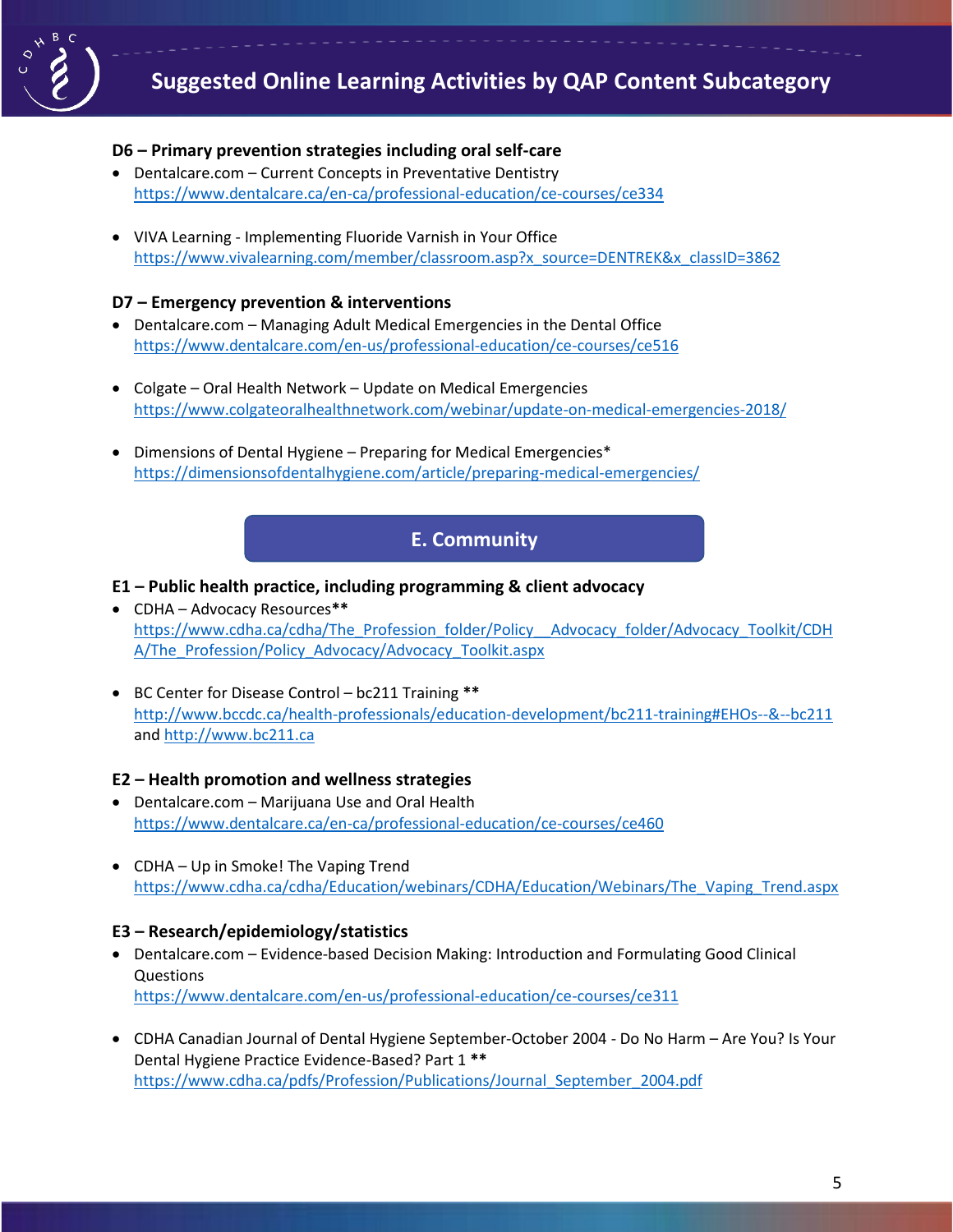

• CDHA Canadian Journal of Dental Hygiene September-October 2004 - Using Qualitative Research for Evidence-Based Dental Hygiene Practice **\*\*** [https://www.cdha.ca/pdfs/Profession/Publications/Journal\\_September\\_2004.pdf](https://www.cdha.ca/pdfs/Profession/Publications/Journal_September_2004.pdf)

# **F. Professional Issues**

**F1 – Ethics & jurisprudence (including legislation, regulation, QA, documentation)**

• CDHBC – News & Events – New Regulation & Bylaw Amendments **\*\*** <http://www.cdhbc.com/News-Events/Proposed-Bylaw-Amendments-November-2019.aspx>

#### **F2 – Collaborative relationships/referrals/administration/practice management**

- CDHBC Interpretation Guideline: Referrals by Dental Hygienists **\*\*** [http://www.cdhbc.com/Practice-Resources/Interpretation-Guidelines/Referrals-by-Dental-](http://www.cdhbc.com/Practice-Resources/Interpretation-Guidelines/Referrals-by-Dental-Hygienists.aspx)[Hygienists.aspx](http://www.cdhbc.com/Practice-Resources/Interpretation-Guidelines/Referrals-by-Dental-Hygienists.aspx)
- Dentalcare.com Achieving Patient-centered Care through Interprofessional Collaborative Practice <https://www.dentalcare.com/en-us/professional-education/ce-courses/ce471>

**\* These learning activities have a fee associated with them.**

**\*\* In order to claim Continuing Competency credits for learning activities that involve reading journal articles, grey literature, or textbook chapters, a reflection on the learning accomplished must be submitted when entering the activity in your Online Learning Plan.**